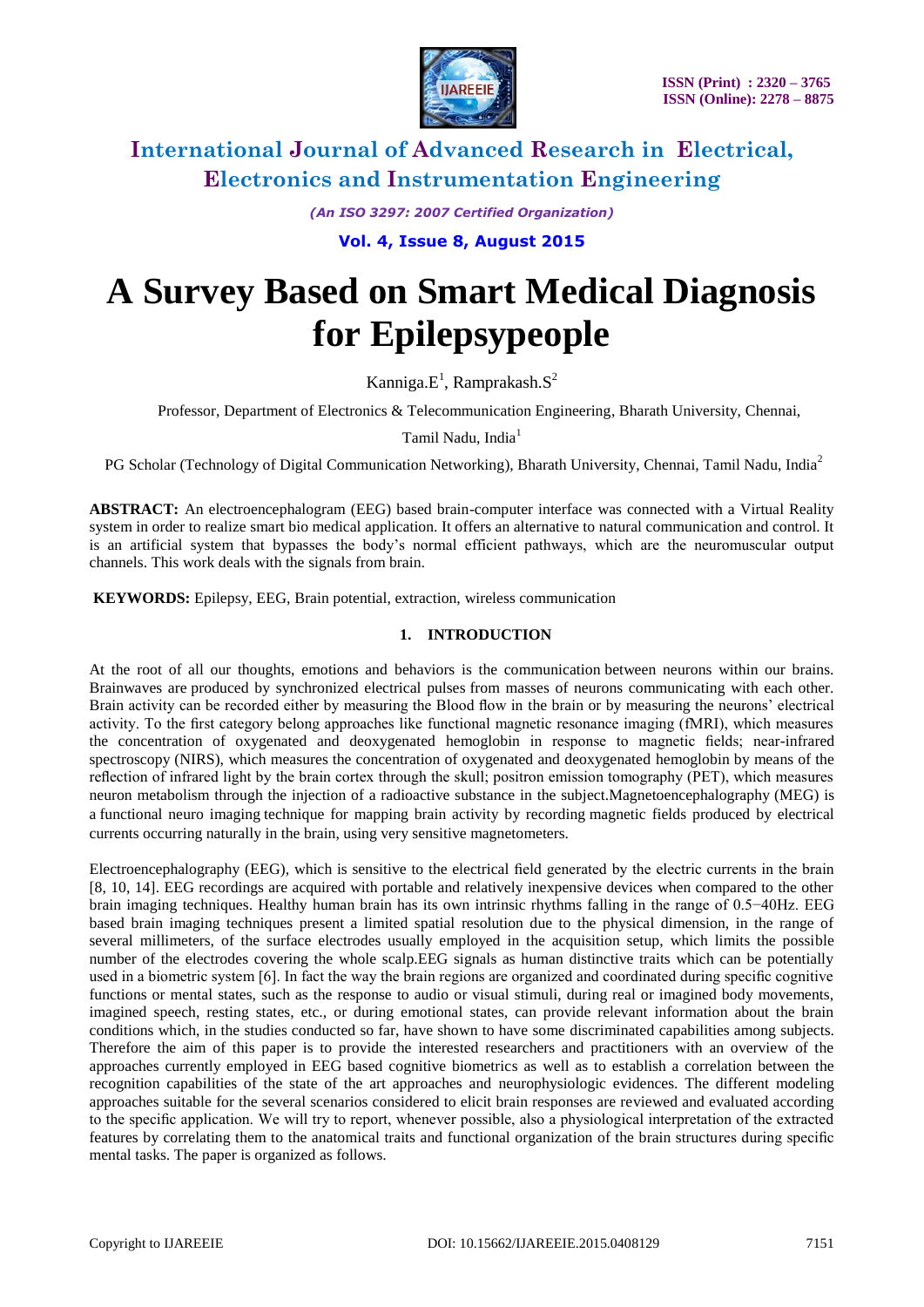

*(An ISO 3297: 2007 Certified Organization)*

### **Vol. 4, Issue 8, August 2015**

#### **II. PROBLEM AND SOLUTION**

Different brain states are the result of different patterns of neural interaction. These patterns lead to waves characterized by different amplitudes and frequencies. The signal generated by brain was received by the brain sensor and it will divide into packets and the packet data transmitted to wireless medium. The wave measuring unit will receive the brain wave raw data and it will convert into signal using MATLAB platform. Then the instructions will be compare the threshold level then indicate the mentally disorder and corresponding to serve as an adjunct test of [brain death](http://en.wikipedia.org/wiki/Brain_death) to prognosticate, in certain instances, in patients with coma, to determine whether to wean anti-epileptic medications then diagnosis this problem.

#### III. **CLASSIFICATION OF BRAIN WAVES**

Brainwaves are detected using sensors placed on the scalp. They are divided into bandwidths to describe their functions (below), but are best thought of as a continuous spectrum of consciousness; Delta being slow, loud and functional - to Gamma being fast, subtle, and complex. It is a handy analogy to think of Brainwaves as musical notes - the low frequency waves like a deeply penetrating drum beat, while the higher frequency brainwaves are like a subtle high pitched flute.

Our brainwaves change according to what we"re doing and feeling. When slower brainwaves are dominant we can feel tired, slow, sluggish, or dreamy. The higher frequencies are dominant when we feel wired, or hyper-alert. Brainwave speed is measured in Hertz (cycles per second) and they are dived into following types



#### ALPHA WAVES (8 TO 12 HZ)

Alpha brainwaves are present during quietly flowing thoughts, but not quite meditation. Alpha is "the power of now", being here, in the present. Alpha is the resting state for the brain. Alpha waves aid overall mental coordination, calmness, alertness, mind/body integration and learning.[23]

#### BETA WAVES (14 TO 40 HZ)

Beta brainwaves dominate our normal waking state of consciousness when attention is directed towards the outside world. Beta is a "fast" activity, present when we are alert, attentive, engaged in problem solving, judgment, decision making, and engaged in focused mental activity. Beta brainwaves are further divided into three bands; Low Beta (Beta1, 12-15Hz) can be thought of as a 'fast idle, or musing. Beta (aka.Beta2, 15-22Hz) as high engagement. Hi-Beta (Beta3, 22-38Hz) is highly complex thought, integrating new experiences, high anxiety, or excitement. Continual high frequency processing is not a very efficient way to run the brain, as it takes a tremendous amount of energy. [25-26]

#### GAMMA WAVES (38 TO 42 HZ)

Gamma brainwaves are the fastest of brain waves (high frequency, like a flute), and relate to simultaneous processing of information from different brain areas. It passes information rapidly, and as the most subtle of the brainwave frequencies, the mind has to be quiet to access it. Gamma rhythms modulate perception and consciousness, disappearing under anaesthesia. The presence of Gamma relates to expanded consciousness and [spiritual emergence.](http://www.brainworksneurotherapy.com/neurofeedback-spiritual-development)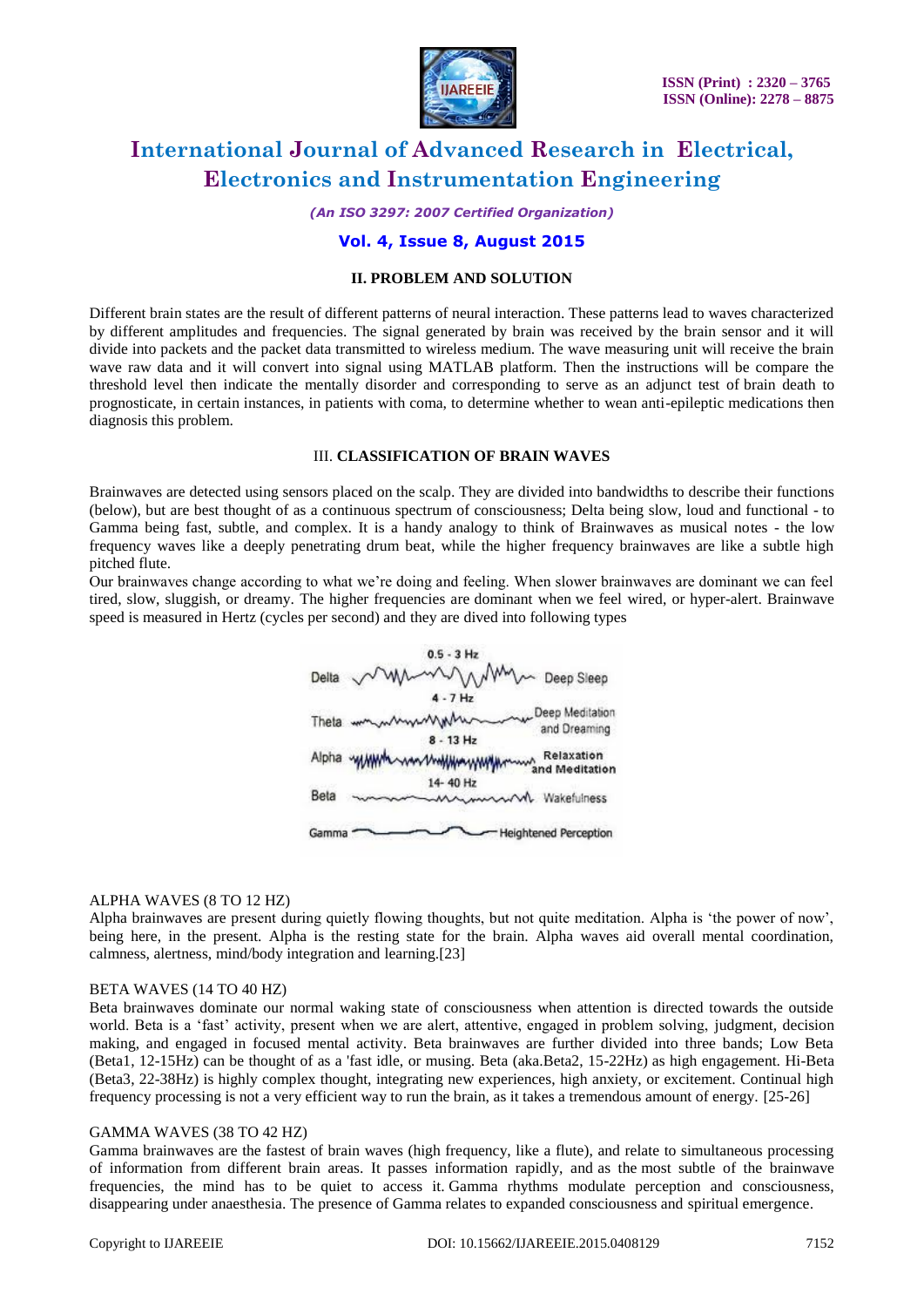

*(An ISO 3297: 2007 Certified Organization)*

### **Vol. 4, Issue 8, August 2015**

#### DELTA WAVES (.5 TO 3 HZ)

Delta brainwaves are the slowest but loudest brainwaves (low frequency and deeply penetrating, like a drum beat). They are generated in deepest meditation and dreamless sleep. Delta waves suspend external awareness and are the source of empathy. Healing and regeneration are stimulated in this state, and that is why deep restorative sleep is so essential to the healing process.

#### THETA WAVE (4-7.5HZ)

Theta brain waves are present during deep meditation and light sleep, including the all-important REM dream state. It is the realm of your sub consciousness and only experienced momentarily as you drift off to sleep from Alpha and wake from deep sleep (from Delta).It is said that a sense of deep spiritual connection and unity with the universe can be experienced at Theta. Your mind"s most deep-seated programs are at Theta and it is where you experience vivid visualizations, great inspiration, profound creativity and exceptional insight. Unlike your other brain waves, the elusive voice of Theta is a silent voice. It is at the Alpha-Theta border, from 7Hz to 8Hz, where the optimal range for visualization, mind programming and using the creative power of your mind begins. It"s the mental state which you consciously create your reality. At this frequency, you are conscious of your surroundings however your body is in deep relaxation.[24]

Probes are implanted in the brain to tap neural signals. Depending upon the type of signals to be tapped and analyzed, probe location is decided. Probe will boost circuit to strengthen the weak neural signals and transfer them to neural processor. Processor will extract the different information from the signals. It is a means of communication between brain and machine, with the help of brain peripherals interfacing. Information of neural activities of brain can be exchanged with the machine. [27]The computer can in turn use the information to control variety of devices or exchange the information with another BMI. Thus BMI extracts electrophysiological signal from suitable components of brain (motor cortices) and process them to generate control signals for machine. It involves neurology, mathematics, electronic engineering and material science with intelligent and (and emotional) devices all around us, it will become possible to just think about a task to be done and it will be done [2,3, 6].



Fig1.Brain points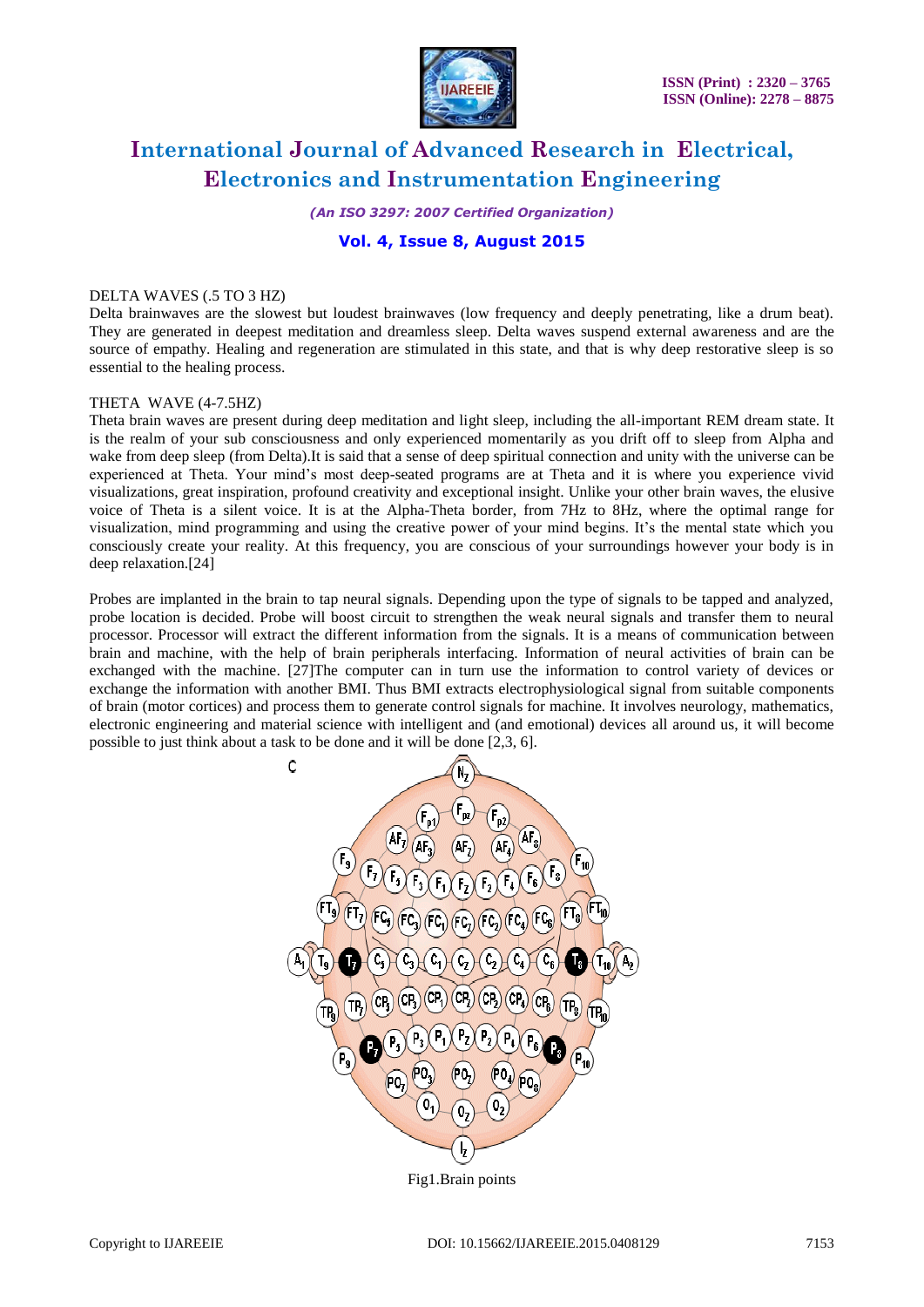

*(An ISO 3297: 2007 Certified Organization)*

### **Vol. 4, Issue 8, August 2015**

Signal Extractor the material chosen for the probe has to have suitable properties depending upon whether invasive or non-invasive technique is employed. In non-invasive technique Design of Numerically Controlled Oscillator 247 the probes are directly implanted into the brain to connect to neurons. The noninvasive technique lets the probes to be fixed on the outer surface of the skull. Very sensitive probes are required for non-invasive technique, while tissue-friendly probes are more important for invasive techniques.

#### **IV. CONCLUSION**

This work dealing with the signals from brain. Different brain states are the result of different patterns of neural interaction. These patterns lead to waves characterized by different amplitudes and frequencies. The signal generated by brain was received by the brain sensor and it will divide into packets and the packet data transmitted to wireless medium .The wave measuring unit will receive the brain wave raw data and it will convert into signal using MATLAB GUI platform and also which is holding signal for 2ms.

#### **V. FUTURE ENHANCEMENT**

 In real time prediction and analysis of exact brain point and its nature is very complex. This problem may be solved.

#### **ACKNOWLEDGEMENT**

I would like to thank esteemed Bharath University Research and Development, Department of Electronics Communication and Telecommunication Engineering and also I thank our mentor Dr.M.Sundhararajan,Dr.Udhayakumar and Dr.S.Latha

#### **REFERENCES**

[1]. Patrizio Campisi, Senior Member, IEEE, and Daria La Rocca, Student Member, IEEE "Brain Waves for Automatic Biometric-Based User Recognition" Ieee transactions on information forensics and security, vol. 9, no. 5, may 2014,pages 782-800.

[2] Sundarraj, M., "Study of compact ventilator", Middle - East Journal of Scientific Research, ISSN : 1990-9233, 16(12) (2013) pp.1741-1743.

 [3] Ramprakash.S and Kanniga.E International Journal of Advanced and Innovative ResearchA survey of CT and MRI scan analysis of brain computing for smart execution (2278-7844)/ #49 / Volume 4 Issue 12, pages359-362

[4] Thooyamani K.P., Khanaa V., Udayakumar R., "An integrated agent system for e-mail coordination using jade", Indian Journal of Science and Technology, ISSN : 0974-6846, 6(S6) (2013) pp. 4758-4761.

[5] Kanniga and M. Sundararajan Design of Numerically Controlled Oscillator for Neurofeedback Interface Machine International Journal of Electronics and Communication Engineering. ISSN 0974-2166 Volume 5, Number 3 (2012), pp. 245-255. [3] G. Dornhege, J. d. R. Mill´an, T. Hinterberger, D. McFarland, and K.-R. M´ oller, Towards Brain-Computing Interfacing. Cambridge, MA, USA: MIT Press, 2007.

[6] Udayakumar R., Khanaa V., Kaliyamurthie K.P., "High data rate for coherent optical wired communication using DSP", Indian Journal of Science and Technology, ISSN : 0974-6846, 6(S6) (2013) 4772-4776.

[7]E. Ba¸sar, Brain Function and Oscillations: Integrative Brain Function. Neurophysiology and Cognitive Processes (Springer series in synergetics). Berlin, Germany: Springer-Verlag, 1999. [5] J. R. Wolpaw and E. W. Wolpaw, EventRelated Brain Potentials: Methods, Theory, and Applications. Hoboken, NJ, USA: Wiley, 2000.

[8] Udayakumar R., Khanaa V., Kaliyamurthie K.P., "Optical ring architecture performance evaluation using ordinary receiver", Indian Journal of Science and Technology, ISSN : 0974-6846, 6(S6) (2013) pp. 4742-4747.

[9] J. M. Carmena, "Becoming bionic," IEEE Spectr., vol. 49, no. 3, pp. 24–29, Mar. 2012. [6] H. H. Stassen, "Computerized recognition of persons by EEG spectral patterns," Electroencephalogr. Clin. Neurophysiol., vol. 49, nos. 1–2, pp. 190–194, 1980.

[10] Udayakumar R., Khanaa V., Kaliyamurthie K.P., "Performance analysis of resilient ftth architecture with protection mechanism", Indian Journal of Science and Technology, ISSN : 0974-6846, 6(S6) (2013) pp. 4737-4741

[11] P. Campisi, D. La Rocca, and G. Scarano, "EEG for automatic person recognition," IEEE Comput., vol. 45, no. 7, pp. 87–89, Jul. 2012.

[12] J. Berkhout and D. O. Walter, "Temporal stability and individual differences in the human EEG: An analysis of variance of spectral values," IEEE Trans. Biomed. Eng., vol. 15, no. 3, pp. 165–168, Jul. 1968.

[13] H. Van Dis, M. Corner, R. Dapper, G. Hanewald, and H. Kok, "Individual differences in the human electroencephalogram during quiet wakefulness," Electroencephalogr. Clin. Neurophysiol., vol. 47, no. 1, pp. 87–94, 1979.

[14] E. Niedermeyer, "9. The normal EEG of the waking adult," Electroencephalography: Basic Principles, Clinical Applications, and Related Fields, New York, NY, USA: Lippincott Williams, 2005, p. 167.

[15] D. J. Krusienski et al., "A comparison of classification techniques for the P300 speller," J. Neural Eng., vol. 3, no. 4, p. 299, 2006. [37] S. P. Kelly, E. C. Lalor, C. Finucane, G. McDarby, and R. B. Reilly, "Visual spatial attention control in an independent brain-computer interface," IEEE Trans. Biomed. Eng., vol. 52, no. 9, pp. 1588–1596, Sep. 2005.